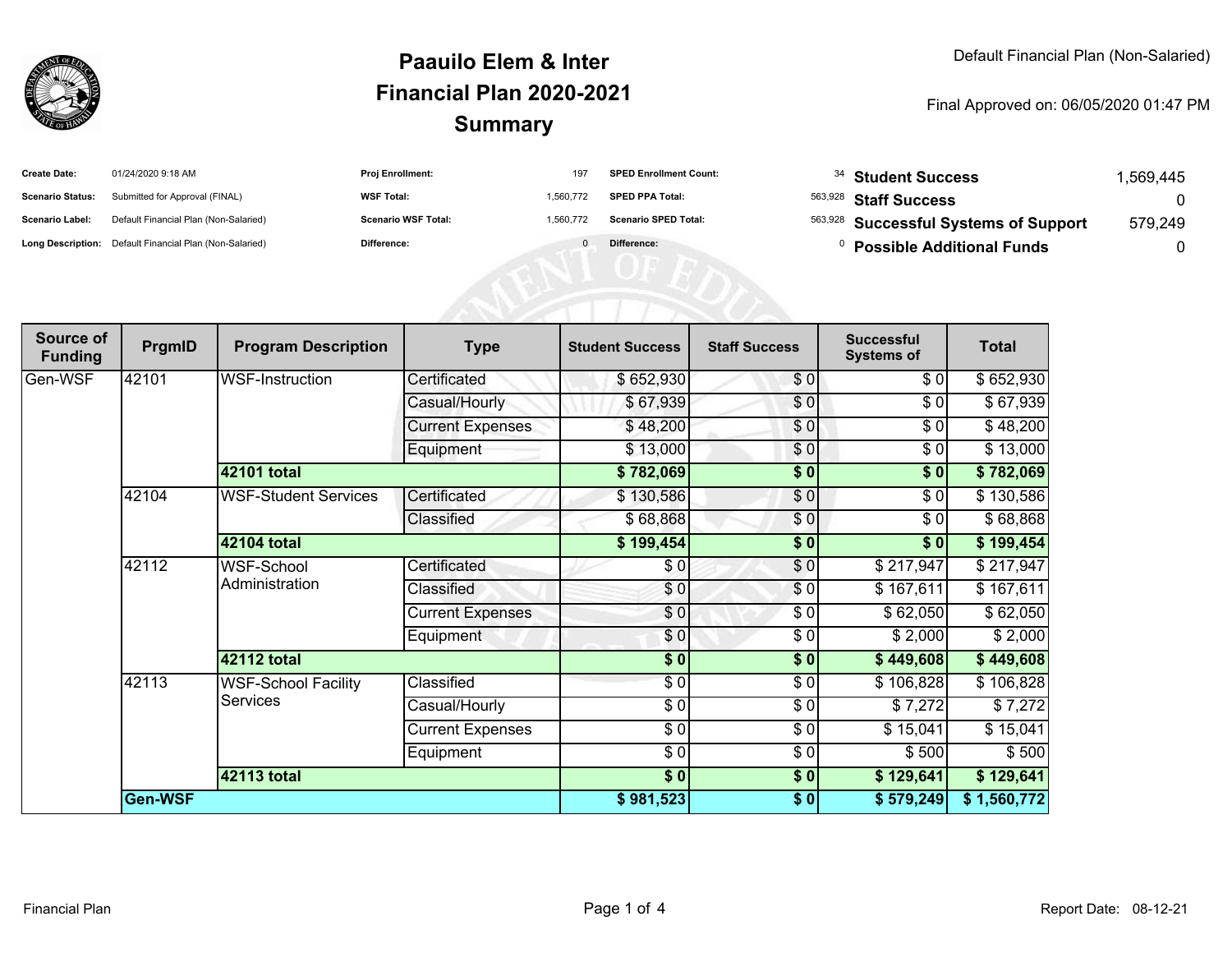

## **SummaryPaauilo Elem & InterFinancial Plan 2020-2021**

Final Approved on: 06/05/2020 01:47 PM

| Source of<br><b>Funding</b> | PrgmID           | <b>Program Description</b>                | <b>Type</b>             | <b>Student Success</b> | <b>Staff Success</b> | <b>Successful</b><br><b>Systems of</b> | <b>Total</b>     |
|-----------------------------|------------------|-------------------------------------------|-------------------------|------------------------|----------------------|----------------------------------------|------------------|
| Gen-SPED                    | 17101            | SPED Ppa - Instruction                    | Certificated            | \$391,758              | \$0                  | \$0                                    | \$391,758        |
|                             |                  |                                           | Classified              | \$172,170              | $\overline{\$0}$     | $\sqrt{6}$                             | \$172,170        |
|                             |                  | <b>17101 total</b>                        |                         | \$563,928              | $\overline{\$0}$     | $\overline{\$0}$                       | \$563,928        |
|                             | 17131            | Special Education in<br>Regular Schools   | Certificated            | \$0                    | $\overline{\$0}$     | $\sqrt{6}$                             | \$0              |
|                             |                  |                                           | Classified              | \$0                    | $\overline{\$0}$     | $\overline{\$0}$                       | $\sqrt{6}$       |
|                             |                  | <b>17131 total</b>                        |                         | $\overline{\$0}$       | $\overline{\$0}$     | $\overline{\$0}$                       | $\overline{\$0}$ |
|                             | <b>Gen-SPED</b>  |                                           |                         | \$563,928              | $\overline{\$0}$     | $\overline{\$0}$                       | \$563,928        |
| Gen-Categ                   | 16807            | <b>Hawaiian Studies</b>                   | Casual/Hourly           | \$0                    | $\overline{\$0}$     | $\overline{\$0}$                       | $\sqrt{6}$       |
|                             |                  |                                           | <b>Current Expenses</b> | \$0                    | \$0                  | $\overline{\$0}$                       | $\sqrt{6}$       |
|                             |                  | <b>16807 total</b>                        |                         | $\overline{\$0}$       | $\overline{\$0}$     | $\overline{\$0}$                       | $\overline{\$0}$ |
|                             | <b>Gen-Categ</b> |                                           |                         | $\overline{\bullet}$ 0 | $\overline{\$0}$     | $\overline{\$0}$                       | $\overline{\$0}$ |
| Federal                     | 18902            | <b>ESEA Title I-Schools</b>               | Casual/Hourly           | \$23,994               | \$0                  | $\overline{\$0}$                       | \$23,994         |
|                             |                  |                                           | <b>Current Expenses</b> | \$0                    | \$0                  | $\overline{\$0}$                       | \$0              |
|                             |                  | <b>18902 total</b>                        |                         | \$23,994               | $\overline{\$0}$     | $\overline{\$0}$                       | \$23,994         |
|                             | 18935            | <b>ESEA Title I-Parent</b><br>Engagement  | <b>Current Expenses</b> | \$0                    | \$0                  | $\overline{\$0}$                       | $\sqrt{6}$       |
|                             |                  | <b>18935 total</b>                        |                         | $\overline{\$0}$       | $\frac{1}{2}$        | $\overline{\$0}$                       | $\sqrt{ }$       |
|                             | 20657            | Essa Title IIa Targeted<br>Prof Dev       | <b>Current Expenses</b> | \$0                    | $\overline{\$0}$     | $\overline{\$0}$                       | $\overline{\$0}$ |
|                             |                  | <b>20657 total</b>                        |                         | $\overline{\$0}$       | $\overline{\$0}$     | \$0                                    | \$0              |
|                             | 20698            | Essa Title IIa Support<br>New Tchr & Prin | Casual/Hourly           | \$0                    | $\overline{\$0}$     | $\sqrt{6}$                             | $\sqrt{6}$       |
|                             |                  | <b>20698 total</b>                        |                         | $\overline{\$0}$       | \$0                  | \$0                                    | $\overline{\$0}$ |
|                             | 35913            | <b>Sch Prgm Food Services</b>             | Classified              | $\overline{\$0}$       | $\overline{60}$      | $\sqrt{6}$                             | $\sqrt{6}$       |
|                             |                  |                                           | Casual/Hourly           | $\overline{\$0}$       | $\overline{30}$      | $\sqrt{6}$                             | $\overline{60}$  |
|                             |                  | 35913 total                               |                         | $\overline{\$0}$       | $\overline{\$0}$     | $\overline{\$0}$                       | $\overline{\$0}$ |
|                             | <b>Federal</b>   |                                           |                         | \$23,994               | $\overline{\$0}$     | $\overline{\$0}$                       | \$23,994         |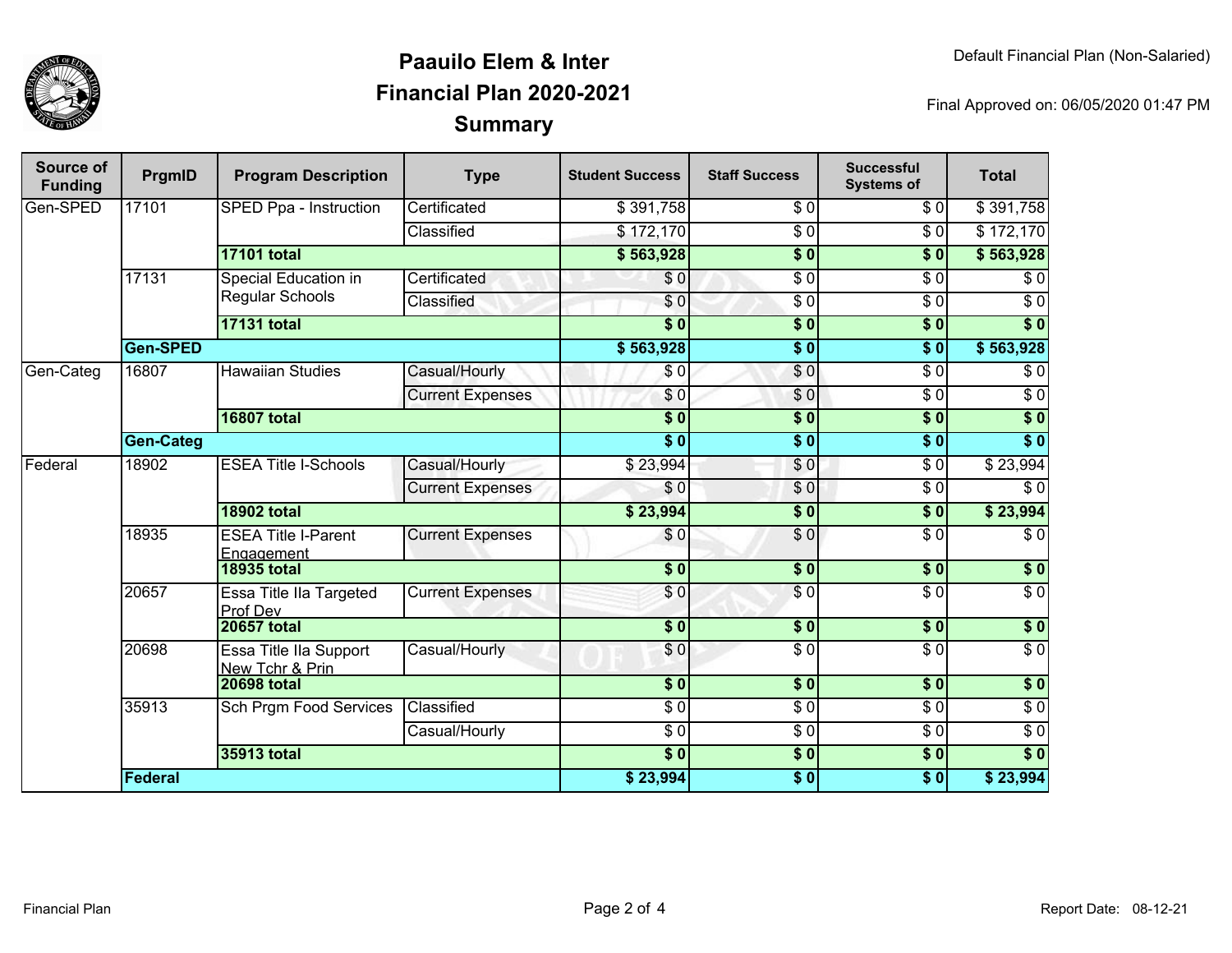

## **SummaryPaauilo Elem & InterFinancial Plan 2020-2021**

Final Approved on: 06/05/2020 01:47 PM

| Source of<br><b>Funding</b> | PrgmID          | <b>Program Description</b>    | <b>Type</b>             | <b>Student Success</b> | <b>Staff Success</b> | <b>Successful</b><br><b>Systems of</b> | <b>Total</b>     |
|-----------------------------|-----------------|-------------------------------|-------------------------|------------------------|----------------------|----------------------------------------|------------------|
| Gen-Cent                    | 35163           | <b>Food Services-General</b>  | Classified              | \$0                    | \$0                  | \$0]                                   | \$0              |
|                             |                 | Fund                          | Casual/Hourly           | \$ OI                  | \$0                  | \$0                                    | \$0              |
|                             |                 | 35163 total                   |                         | \$0                    | \$0                  | $\overline{\$0}$                       | $\sqrt{6}$       |
|                             | <b>Gen-Cent</b> |                               |                         | \$0                    | \$0]                 | \$0]                                   | \$0              |
| Special                     | 35304           | Food Services-Special<br>Fund | <b>Current Expenses</b> | \$01                   | \$0                  | \$0                                    | \$0              |
|                             |                 | 35304 total                   |                         | \$0                    | \$0                  | \$0]                                   | \$0              |
|                             | <b>Special</b>  |                               |                         | \$0                    | \$0                  | \$0]                                   | \$0              |
| <b>Rev Fund</b>             | 45004           | <b>After School</b>           | Casual/Hourly           | \$0                    | \$0                  | \$0                                    | $\overline{\$0}$ |
|                             |                 | 45004 total                   |                         | \$0                    | \$0                  | \$0                                    | \$0              |
|                             | <b>Rev Fund</b> |                               |                         | \$0                    | \$0                  | \$0]                                   | \$0              |
| <b>Grand Total</b>          |                 |                               | \$1,569,445             | \$0                    | \$579,249            | \$2,148,694                            |                  |